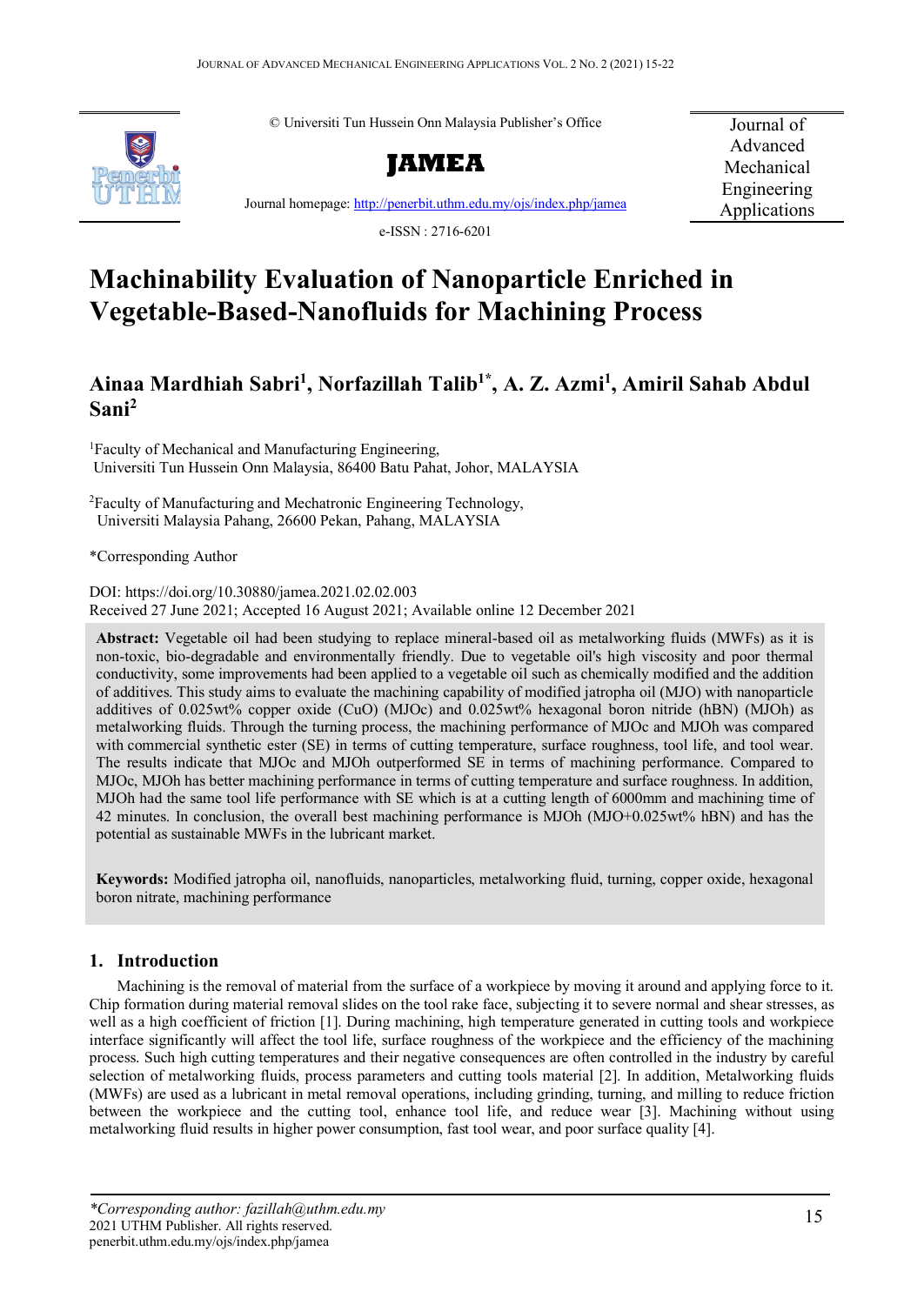| Nomenclature |                              |                    |                      |  |
|--------------|------------------------------|--------------------|----------------------|--|
| CuO          | Copper oxide                 | Ra                 | Surface roughness    |  |
| C            | Carbon                       | $T_{t}$            | Total machining time |  |
| CJO          | Crude Jatropha oil           | $T_{\rm L}$        | Total cutting time   |  |
| hBN          | Hexagonal boron nitride      | <b>TMP</b>         | Trimethylolpropane   |  |
| JME          | Jatropha methyl ester        | NaOCH <sub>3</sub> | Sodium methoxide     |  |
| <b>MQL</b>   | Minimum quantity lubrication | $\rm V_R$          | Flank wear           |  |
| MJO          | Modified Jatropha Oil        | VB <sub>B</sub>    | Average flank wear   |  |
| MJOh         | $MJO + 0.025wt.$ % hBN       | $VB_N$             | Notch wear           |  |
| MJOc         | $MJO + 0.025$ wt.% CuO       | VB <sub>MAX</sub>  | Maximum flank wear   |  |
|              |                              |                    |                      |  |

The use of MWF derived from bio-based oil stems from a growing concern about the sustainability of the machining process. Sustainable machining requires environmentally friendly machining, including minimal quantity lubrication (MQL), vegetable-based lubricant, and dry machining [5]. However, mineral-based MWFs have poor biodegradability, non-renewable resources, and high toxicity, which can negatively impact the environment by contaminating soil and causing water and air pollution. Furthermore, skin and respiratory illness increased among workers due to long contact with mineral-based oil [6]. These problems have opened researchers' awareness to explore vegetable oil as a candidate to substitute mineral-based metalworking fluid.

Vegetable oils are favoured as a sustainable substitute due to their high biodegradability, low toxicity to humans and the environment, and the fact that they are derived from renewable resources that may be produced constantly [7]. There are three types of sustainability: environmental, economic, and social. In terms of the environment, vegetable oil waste has no negative impact, particularly soil, where the fluid is transformed to a lower molecular weight component over time [8]. While economically beneficial, vegetable oils in the industry contribute to the global concern for green technology. Vegetable oils, such as canola and rapeseed, are more viable candidates for biodegradable lubricant base stocks [9]. Biodegradable base stocks are less expensive than synthetic base stocks [10]. For social sustainability, Because vegetable oil is non-toxic, workers are less likely to contract illnesses while using it in machining [11]. The triglyceride structure in vegetable oil consists of fatty acids, it offers lower volatility, higher lubricity, flash point, and higher viscosity index and rapid biodegradation [12]. However, the major part of vegetable oils is a triglyceride, which consists of free fatty acids (FFA) and glycerol, which causes the limitation in vegetable oils usage owing to their poor thermal-oxidative stability qualities [6]. Vegetable oil's properties can be enhanced in various ways, such as chemical modification and the addition of nanoparticles to vegetable-based oil.

The addition of nanoparticles to MWFs such as mineral Oil cutting fluid strengthen with various filler fractions of nanoparticles of copper oxide (CuO) and titanium dioxide (TiO2) has also revealed an improvement in surface finish and tool life of products [13]. Increase in lubricating characteristics and thermal of the fluids due to the particles. Since solid particles have greater thermal conductivity due to the higher surface area of the nanofluids, thermal conductivity is enhanced [14]. Obtaining wear reduction of up to 66% is due to the spreading of hexagonal boron nitride (hBN), WS2, and MoS2 nanoparticles in MWFs. This was assigned to nanoparticles shearing of trapped nanoparticles and filling surface valleys at the interface of touching surfaces [15].

Therefore, this study mainly concerns the experimental works through the turning process to investigate the tool life, cutting temperature, tool wear, and surface roughness using modified jatropha-based nanofluids. The additive uses are CuO and hBN at 0.025 wt% concentration ratios.

## **2. Methodology**

#### **2.1 Preparation of Vegetable oil-based Nanofluid Lubricant**

In the production of MJO, CJO undergoes a chemical modification process. First, crude Jatropha Oil (CJO) undergoes a two-step acid-based catalyst esterification process to produced Jatropha methyl ester (JME), as shown in the schematic diagram in Figure 1(a). Figure 1(b) shows the transesterification process where JME will react with trimethylolpropane (TMP) with the presence of sodium methoxide (NaOCH3) and produced modified Jatropha oil (MJO). For the preparation lubricant sample, MJO was mixed with the additives to formulate the nanofluids. The additives used was copper oxide nanoparticle (CuO) and hexagonal boron nitride (hBN). The concentrations of additives were 0.025 wt.%. The size of additives ranging from 90 nm to 100nm. The additives were blended with MJO using a magnetic stirrer at 700 rpm and temperature 60°C for 30 minutes. Table 1 shows the MJOs used in this experiment and were compared with the synthetic ester (SE, Unicut Jinen MQL) as benchmark oil.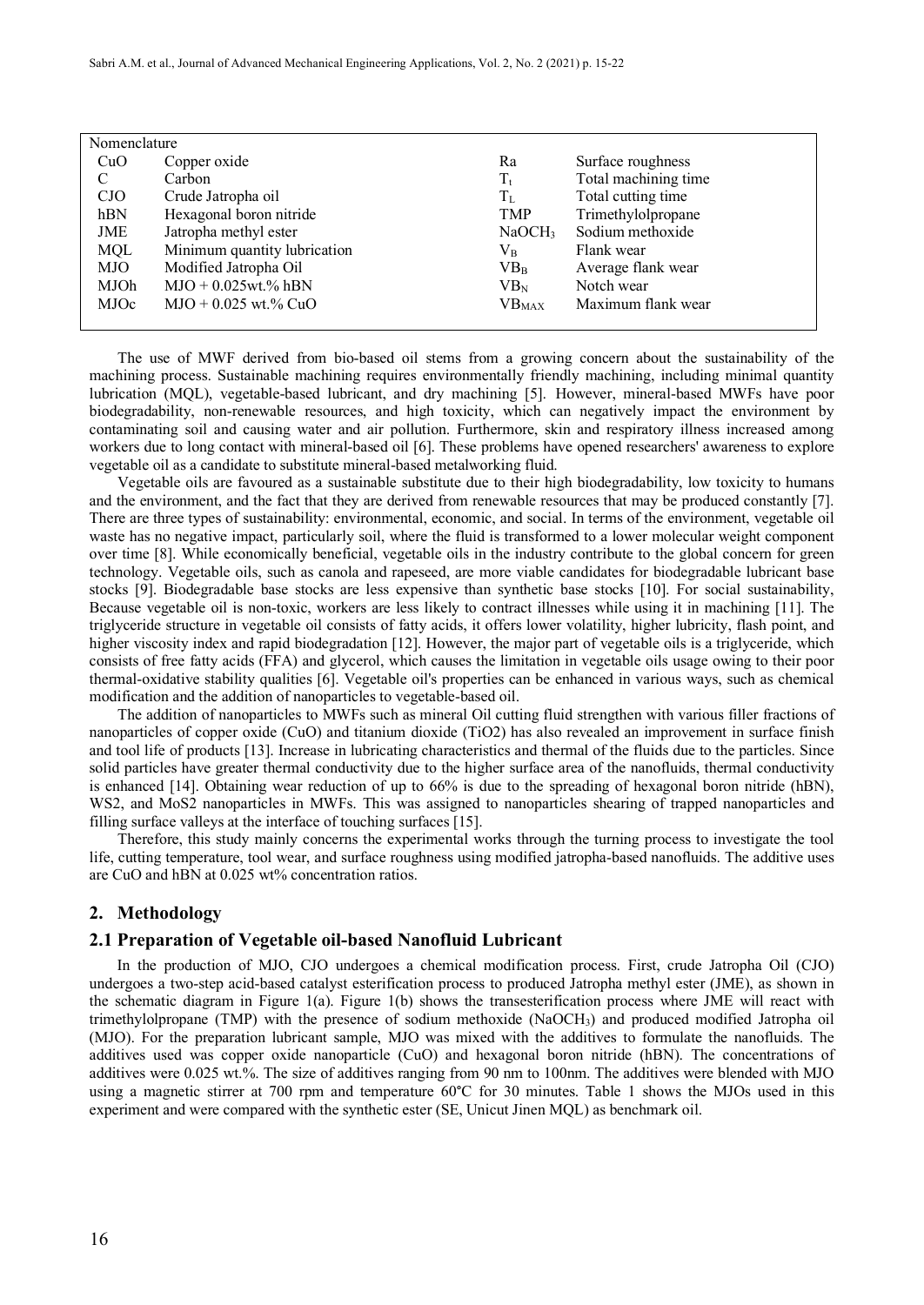

**Fig. 1 - (a) Two-step acid base catalyst transesterification process and (b) transesterification process for reaction of JME with TMP** [**16]**

| Table 1 - Oil samples       |                      |  |  |
|-----------------------------|----------------------|--|--|
| Modified Jatropha oil (MJO) | Benchmark oil        |  |  |
| $MJO + CuO (MJOc)$          | Synthetic ester (SE) |  |  |
| $MJO + hBN (MJOh)$          |                      |  |  |

#### **2.2 Machining Setup**

The workpiece used in the experiment was AISI 1045 Steel with a diameter of 100mm and length of 200mm as shown in Figure 2(a). The cutting tool used was uncoated cermet (TNGG220408R-UM) with a relief angle and a nose radius of 0° and 0.8mm, mounted on the tool holder MTQNR2525M22N. The turning process was performed using a Numerically Controlled (NC) lathe machine (Alpha Harrison 400) with the machining parameter listed in Table 2. The lubricant supplied using MQL along the cutting edge of the workpiece with input pressure of 0.4 MPa and highvelocity flow at 0.16 l/hr. The nozzle with an inner diameter of 0.25mm was placed about 8mm to the cutting edge with a 45° angle, as shown in Figure 2(b).

The maximum cutting temperature was measured using thermal image camera FLIR T640 placed opposite the workpiece. The data was analyzed on the laptop using FLIR Tool software. Surface roughness, Ra was measured using Mitutoyo Surface Roughness Tester (model SJ-400). The measurement procedure was conducted according to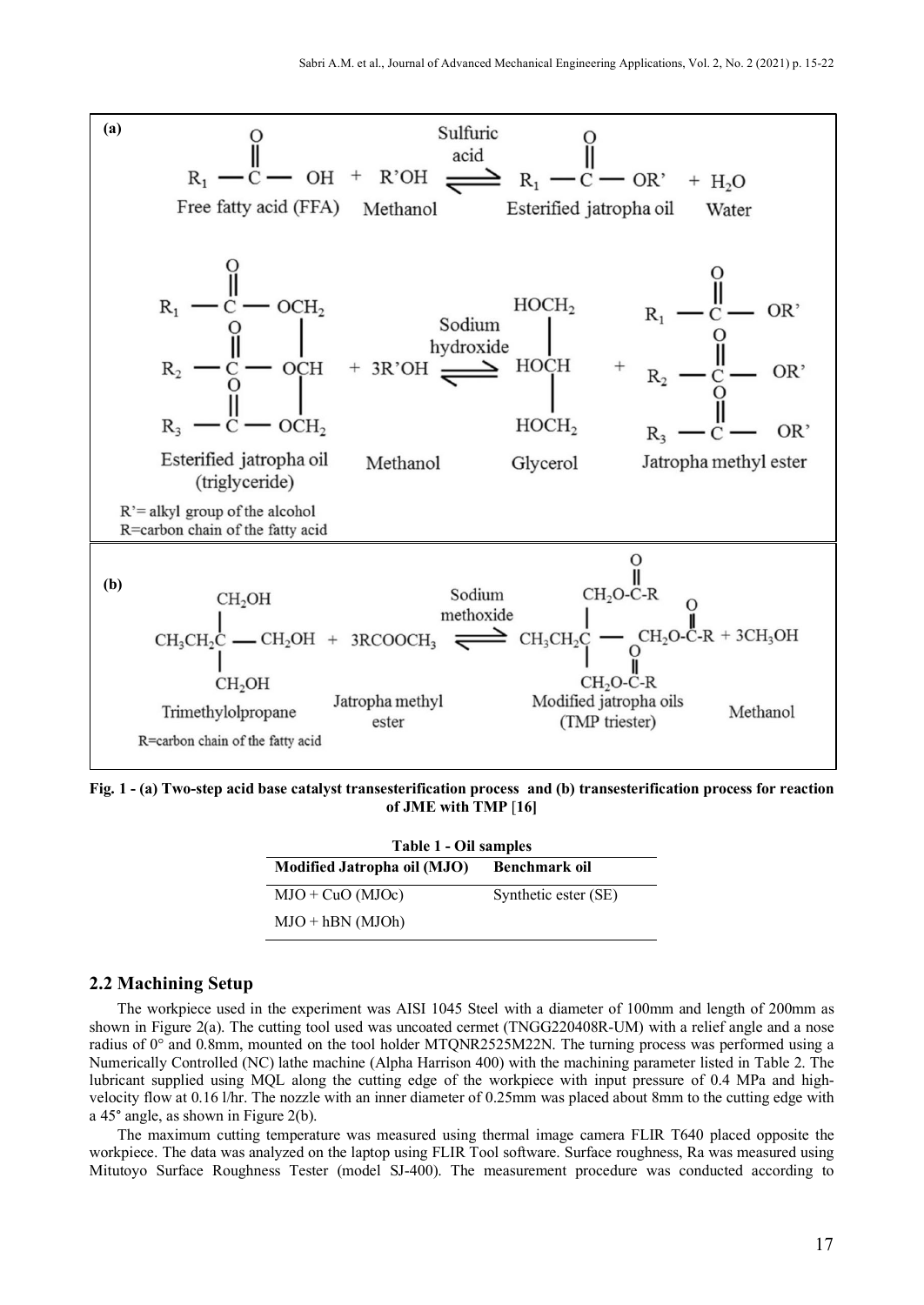ISO4288:1996. Progression of  $VB_B$ ,  $VB_{max}$ , and  $VB_N$  was observed at the cutting edge of the flank face using a tool maker microscope (Nikon MM60). The tool life was recorded based on the total machining time,  $T_t$  and total cutting length,  $T_L$ . The tool wear was inspected through a tool maker microscope (Nikon MM60) at rake face, flank face and nose face.

**Table 2 - Machining parameter**

| Table 2 - Machining parameter |                  |  |  |
|-------------------------------|------------------|--|--|
| <b>Description</b>            | <b>Values</b>    |  |  |
| Cutting speed, VC (m/min)     | 300              |  |  |
| Feed rate, fr (mm/rev)        | 0.2              |  |  |
| Depth of cut (mm)             |                  |  |  |
| Oil flow rate (1/hour)        | 0.16             |  |  |
| Workpiece material            | <b>AISI 1045</b> |  |  |
| Cutting tool                  | Uncoated cermet  |  |  |



**Fig. 2 - Turning process setup**

# **3. Results and Discussion**

# **3.1 Cutting Temperature**

Figure 3 shows the result of the maximum cutting temperature of MJOh, MJOc and SE. From the graph, it is shown that the highest temperature between the three oil samples is SE with 198.8°C follow by MJOc, which is 160°C and lastly MJOh with 154.6°C. The cutting temperature of MJOc and MJOh decreased by 20% and 22% respectively than the cutting temperature of SE. When compared to SE with carbon chains ranging from C8 to C10, MJOs with carbon chains ranging from C16 to C20 exhibited a higher adsorption capacity. In addition, MJOs also generated TMP triester branches in oil molecules, which contributed to the high molecular weight and more polar structure [17]. Moreover, good adsorption of acid promoted by fatty acid content in MJO could generate lubrication film resulting in low friction between the cutting tools and workpiece interfaces [16,18]. This is also due to the low viscosity index of SE (139) which leads to insufficient formation lubrication film thus cause higher friction. The heat generated during machining also increased due to an increased in friction [12].

The cutting temperature of MJOh is recorded 4% lowered than cutting temperature MJOc. This is because the thermal expansion coefficient of hBN nanoparticles is lower which is  $1 \times 10^{-6}$  (19) compared to the thermal expansion coefficient of CuO 1.9 X  $10^{6}/^{\circ}$ C [20]. The cutting temperature is influenced by the thermal expansion coefficient of additives.The cutting temperature drops due to the material's a high thermal expansion coefficient [21]. The presence of hBN particles in MJOs enhanced thermal conductivity and heat transfer coefficient, resulting in higher heat dissipation capacity [17]. Furthermore, the hexagonal crystalline form of hBN nanoparticles in which boron and nitrogen atoms located on the same layer were densely packed and securely linked together demonstrated exceptional thermal stability [22].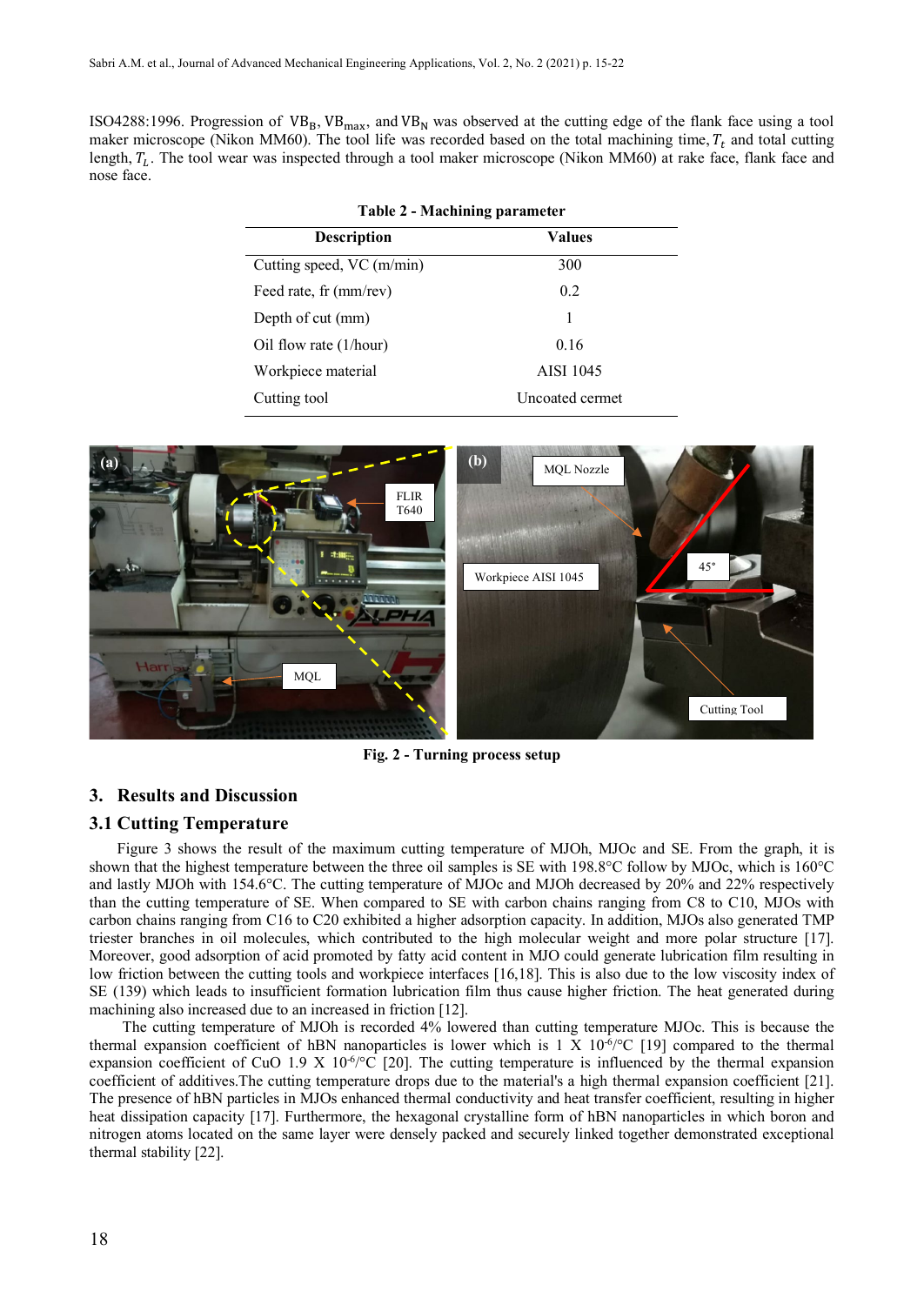

**Fig. 3 - Cutting temperature**

#### **3.2 Surface Roughness**

Figure 4 shows the surface roughness values for MJOh, MJOc, and SE. From the graph, the surface roughness of SE is 2.86 µm, the highest value compared to MJOh and MJOc. The flow resistance is higher as the viscosity of SE is high at 19 mm<sup>2</sup>/s compared with MJOs (<19 mm<sup>2</sup>/s) thus resulting in higher energy losses [17]. Due to higher flow resistance, the lubrication capability worsened and cause surface quality deterioration.

In addition, MJOc and MJOh exhibit lower surface roughness than SE because of the addition of additives in the MJOs. The increase in surface quality was more noticeable when nanofluid was used. Nano-solid lubricants are considered to penetrate better to the tool-chip and tool-work-piece interfaces, while nano-additives are better able to remove heat from the cutting zone by improving the cutting liquid's thermal conductivity. In addition, oil particles are retained by nano-additives, which prevent the cutting oil from being released immediately from the cutting zone, resulting in greater lubrication [23]. Thus, reduce friction and improve the surface quality of the workpiece. Besides that, Copper nanoparticles have gained prominence because of their ability to reduce material wear and friction through a recovery mechanism, as well as their ability to build a long-lasting sustainable protective layer [24].

MJOh records the lowest surface roughness with a reduction of 62% compared to SE. By occupying the valleys at the sliding interfaces with the least amount of hBN particles (0.05 w.%), hBN particles minimize interfacial interaction at tool-workpiece interfaces while forming a thin powder lubrication layer [17]. In addition, the hBN particles in lamellar powder formed a boundary layer that attached to the contact surfaces and slid over each other to reduce friction [25].



**Fig. 4 - Surface roughness**

# **3.3 Tool Life**

Tool life value is observed until it exceeds the tool wear criteria base on ISO 3685:1993. In this experiment, the progression of wear, machining time and cutting distance for MJOh and SE only are observed. This is because from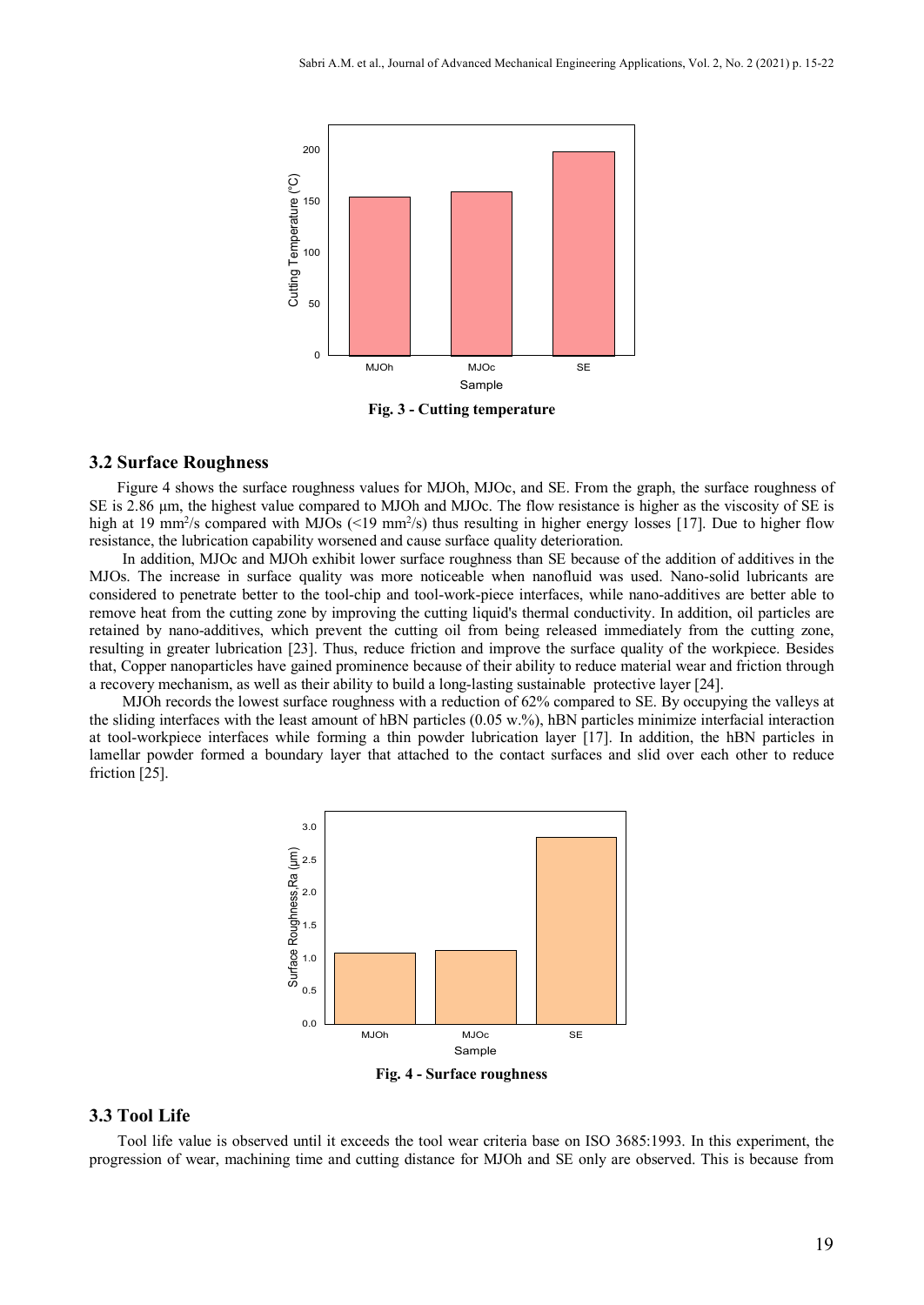cutting temperature and surface and roughness testing, MJOh shows better results compared to MJOc. Thus, only MJOh undergoes this testing and is compared with benchmark oil, SE.

From Figures 5,6, and 7 the maximum flank wear ( $VB<sub>B</sub>$  max), average flank wear ( $VB<sub>B</sub>$ ) and notch wear ( $VB<sub>B</sub>$ ) have been recorded for SE and MJO+hBN oil samples. The tool lubricated with SE, reach 0.6mm for notch wear,  $VB_N$ could be seen as a tool failure due to the maximum value of notch wear in tool life criteria and it took 6000mm of cutting length with 42 minutes of machining time for the tool fail. Low tool life of SE can be attributed to lower carbon chain length and poor absorption endurance at tool-chip contacts. SE was burnt during the machining process due to increased heat production before it was lubricated [17].

Meanwhile, the tool lubricated with MJO+hBN reach 0.3mm for average flank wear,  $VB<sub>R</sub>$  could be seen as a tool failure, follow the tool life criteria and took 6000mm of cutting length with 42 minutes of machining time for the tool to fail. A previous study stated that the correct mixture is that low concentration (0.5 vol%) of hBN particles, in terms of tool life and reduce friction in the tool-chip interface [23].



**Fig. 5 - Progression of average flank wear, VBB of SE and MJOh**



**Fig. 6 - Progression of maximum flank wear, of SE and MJOh**



**Fig. 7 - Progression of notch wear, of SE and MJOh**

## **3.4 Tool Wear**

The micrograph of the cutting tool lubricated by MJOh oil samples is shown in Figure 8 after the machining process at the end of the tool life. From the observation, the cutting tool failed because of the notch formation, flank, and crater wear. Crater wear happened by abrasion, adhesion (attrition) and diffusion, while, flank wear happened by abrasion and microchipping. The progression of wear influences the growth of friction and temperature at the tool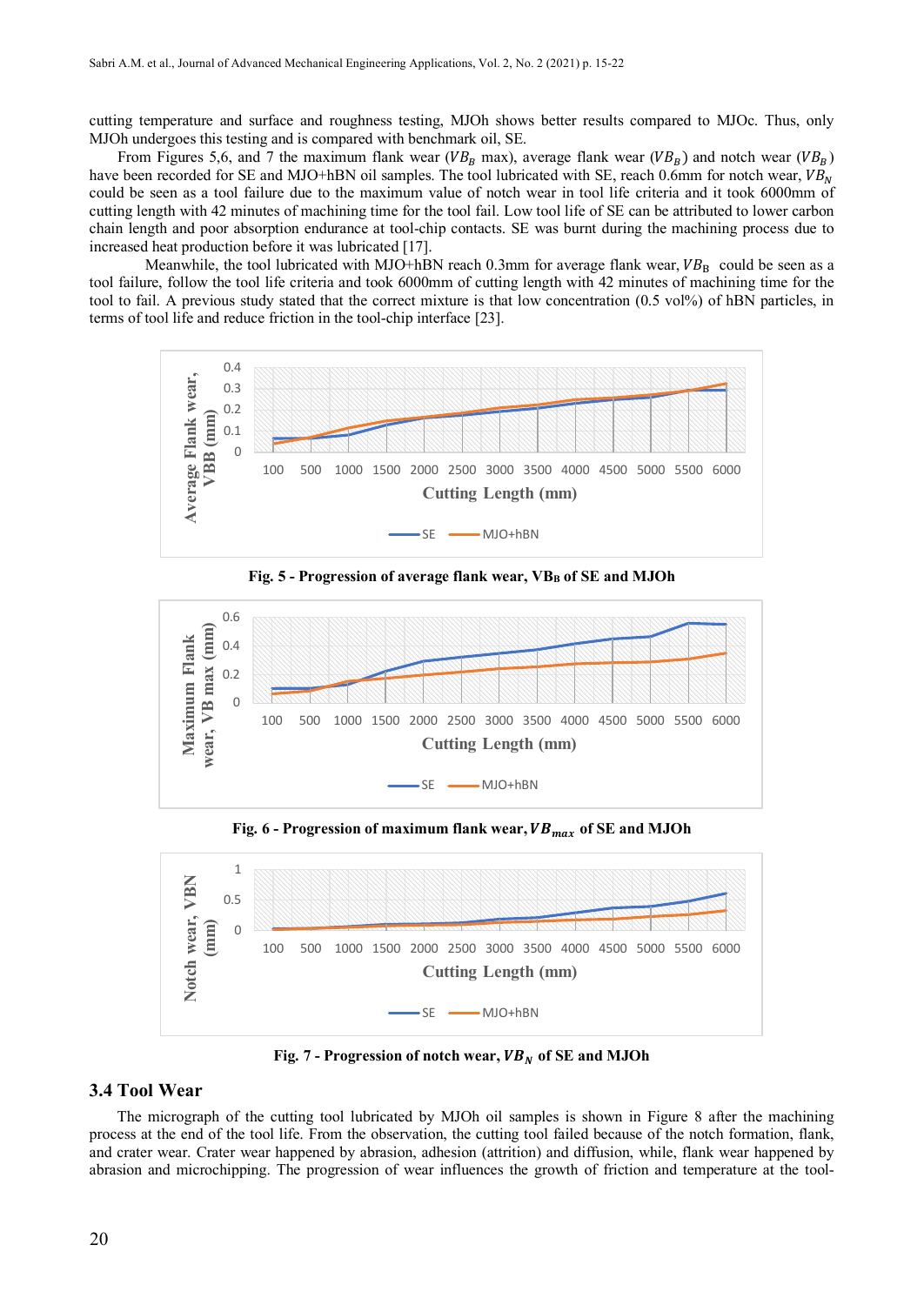workpiece interfaces [2]. Constant movement and touching of the workpiece and chips surfaces cause great friction that leads to material removal [26]. Meanwhile, abrasion wear happens mostly when a hard rough surface peeled off the tool material, between the tool-chip interfaces, or emerging from workpiece or cutting tool material [27].

Both oxidation and chemical wear cause notch wear, where the thermo-mechanical stress gradient was high [2]. The basic wear types, notch and flank wear were found on the line of chipping and cutting depth. The main type of wear that harms cutting tools in the machining of nickel-based superalloys, especially at low cutting speeds, was reported to be notch wear at the tool's tip and depth of cut [28].



**Fig. 8 - (a) rake face; (b) flank face; (c) nose face of the cutting tool for MJOh sample at total machining time of 42 minutes**

## **4. Conclusion**

In this study, the new formulations of modified jatropha oil (MJOs) were successfully developed with CuO and hBN as additives at concentrations of 0.025wt%. The turning performances of MJOh and MJOc were investigated in comparison with SE. Overall, the turning performances of the MJO samples with both additives (CuO and hBN) were better compared to SE. The addition of additives enhances the lubrication performance. It can be observed that MJOh has the best machining performance in terms of cutting temperature and surface roughness. The addition of hBN particles gives greater thermal conductivity, improves heat transfer rate, and reduces the cutting temperature.

Further, the result recorded that MJOh and SE have the same tool life (6000mm, 42 min). Maximum notch wear  $(VB_N)$  was shown as a tool failure mode for SE while average flank wear  $(VB_B)$  was shown as a tool failure mode for MJOh. Abrasion and adhesion were found as the dominant wear mechanism at the flank and rake faces of the tool lubricated using MJOh. In conclusion, the results showed that the modified jatropha oils with the addition of 0.025wt.% of hBN nanoparticles additives depicted excellent machining performances. Thus, modified Jatropha oil +hBN can be a potentially sustainable and environmentally friendly metalworking fluid.

#### **Acknowledgement**

The authors would like to thank the Ministry of Higher Education (MOHE) and Universiti Tun Hussein Onn Malaysia for the financial support through the Fundamental Research Grant Scheme (FRGS) (FRGS/1/2018/TK03/UTHM/03/10).

# **References**

- [1] B. Ackroyd *et al.*, "Exploration of contact conditions in machining," *Proc. Inst. Mech. Eng. Part B J. Eng. Manuf.*, vol. 215, no. 4, pp. 493–507, 2001
- [2] N. R. Dhar and M. Kamruzzaman, "Cutting temperature, tool wear, surface roughness and dimensional deviation in turning AISI-4037 steel under cryogenic condition," *Int. J. Mach. Tools Manuf.*, vol. 47, no. 5 SPEC. ISS., pp. 754–759, 2007
- [3] E. Brinksmeier, D. Meyer, A. G. Huesmann-Cordes, and C. Herrmann, "Metalworking fluids Mechanisms and performance," *CIRP Ann. - Manuf. Technol.*, vol. 64, no. 2, pp. 605–628, 2015
- [4] R. Katna, M. Suhaib, and N. Agrawal, "Nonedible vegetable oil-based cutting fluids for machining processes–a review," *Mater. Manuf. Process.*, vol. 35, no. 1, pp. 1–32, 2020
- [5] E. Kuram, B. Ozcelik, E. Demirbas, E. Şik, and I. N. Tansel, "Evaluation of new vegetable-based cutting fluids on thrust force and surface roughness in drilling of AISI 304 using Taguchi method," *Mater. Manuf. Process.*, vol. 26, no. 9, pp. 1136–1146, 2011